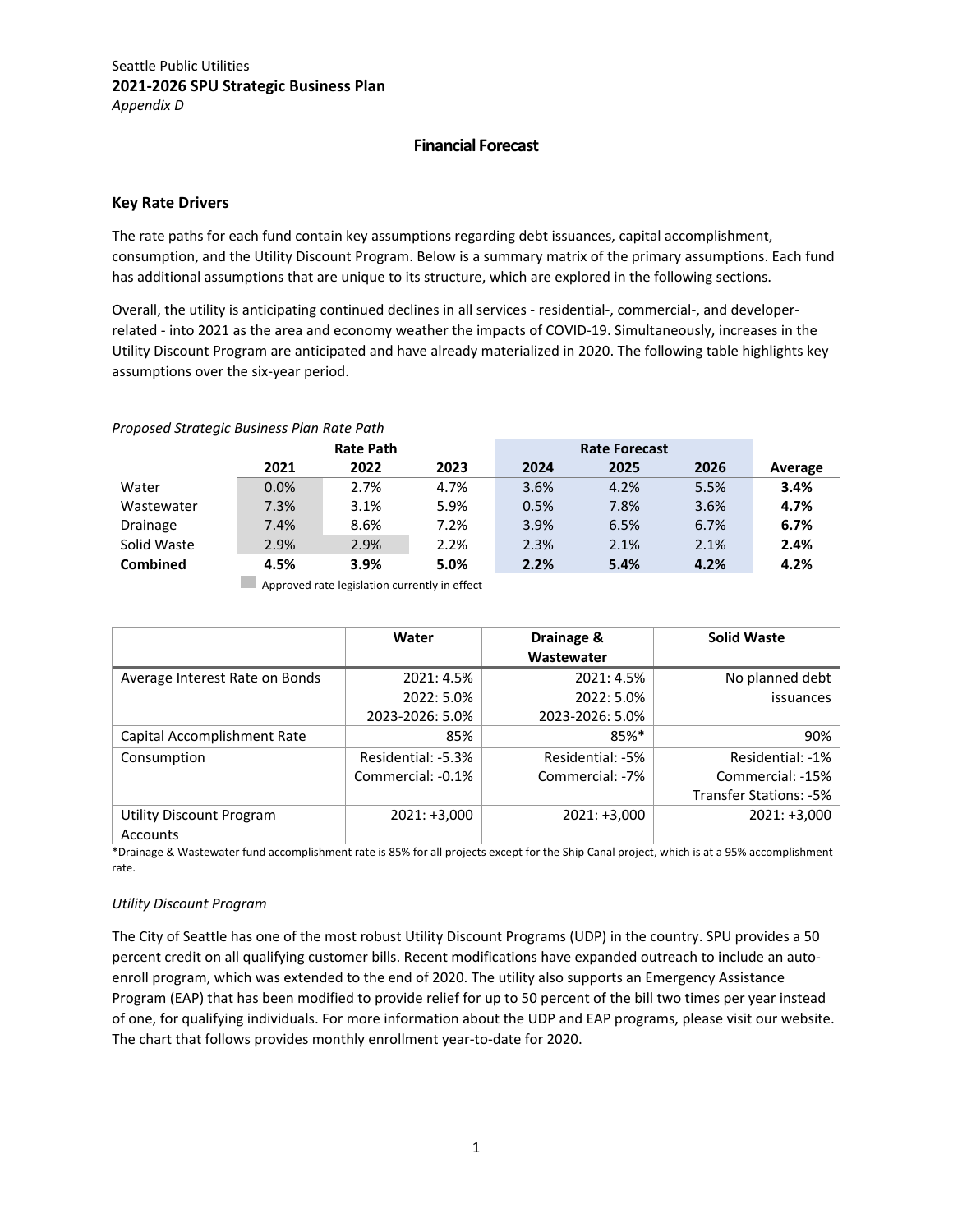



## **Seattle Public Utilities Funds**

The following sections go into detail for each individual fund. All three funds entered 2020 in a healthy financial position, which is anticipated to allow them to weather the economic impacts over the course of the SBP period.

#### **Water Fund**

Water Fund rate projections are anticipated to increase an average of 3.4 percent per year during the period of 2021-2026. The projected average rate increase for the first three years of the SBP is 2.4 percent (including zero percent in 2021); the average increase over the second half of the SBP is 4.4 percent.

During the six-year plan, operational expenses are projected to increase between four and six percent per year. Non-rate revenues and cash reserves help offset the above-inflation cost increases. In addition, in 2023 the last payments related to the 1993 bond issue will be made. As a result, currently scheduled debt payments will be lower by \$9M in 2024.

#### *Key Rate Drivers*

The key rate driver for the Water Fund is increasing operational expense (O&M). Debt service coverage is the binding constraint, or the financial policy that is just met, for the rate period. Debt service coverage is a calculation that estimates the utility's ability to cover debt payments. The Water Fund's policy target is 1.7x debt service coverage. While debt service coverage is the binding constraint, debt service payments are projected to be relatively flat until 2026. Currently scheduled debt payments are scheduled to decline as debt originated in the early 1990s is fully retired. New debt payments are projected to be roughly equal to retired debt payments until 2026. As a result, rate increases are driven by increases in O&M, not debt service.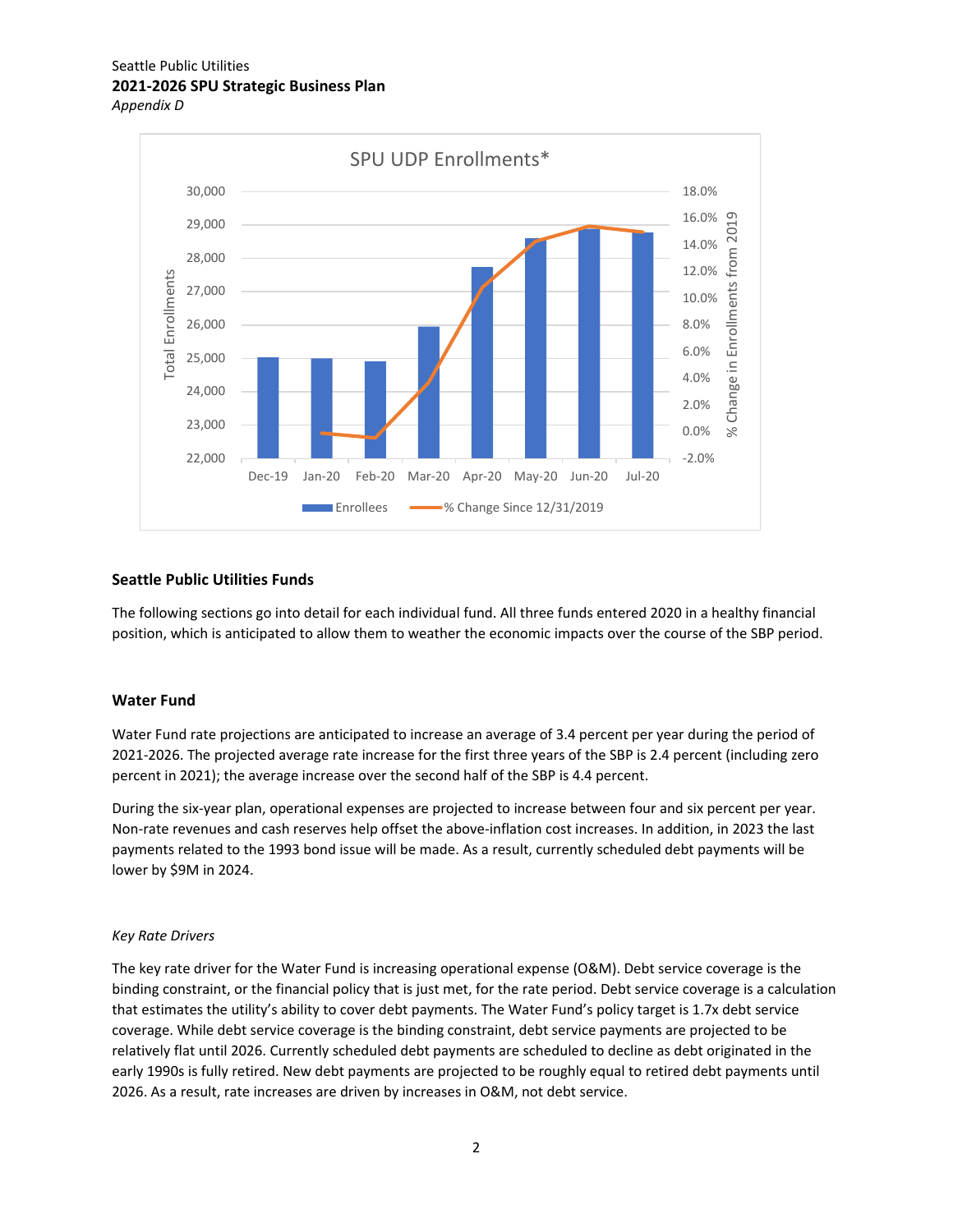*Revenue and Expenditure Assumptions* 

| 2021-2026 SBP                    | 2021    | 2022    | 2023    | 2024    | 2025    | 2026    |
|----------------------------------|---------|---------|---------|---------|---------|---------|
| Total Retail Rate Revenue (\$M)  | 215.4   | 225.1   | 235.5   | 243.2   | 252.7   | 265.7   |
| Annual Change                    | 1.5%    | 4.5%    | 4.6%    | 3.3%    | 3.9%    | 5.2%    |
|                                  |         |         |         |         |         |         |
| Retail Consumption (M CCF)       | 26.4    | 26.4    | 26.3    | 26.2    | 26.0    | 25.9    |
| Annual Change                    | $-0.3%$ | $-0.2%$ | $-0.3%$ | $-0.5%$ | $-0.5%$ | $-0.5%$ |
|                                  |         |         |         |         |         |         |
| <b>Annual Rate Increase</b>      | $0.0\%$ | 2.7%    | 4.7%    | 3.6%    | 4.2%    | 5.5%    |
| <b>Retail Rate Revenue (\$M)</b> | 215.4   | 225.1   | 235.5   | 243.2   | 252.7   | 265.7   |
| Debt Service (SM)                | 85.7    | 88.5    | 92.3    | 88.2    | 93.8    | 99.3    |
| O&M incl. Taxes (\$M)            | 185.8   | 195.1   | 202.9   | 212.3   | 224.4   | 235.5   |
| Cash-to-CIP (\$M)                | 39.1    | 39.9    | 25.5    | 35.6    | 25.9    | 25.5    |
| Less: Wholesale Revenue (\$M)    | (52.2)  | (52.4)  | (54.3)  | (63.1)  | (61.4)  | (62.7)  |
| Other Net Expense / (Revenue)    | (43.0)  | (46.0)  | (31.0)  | (29.8)  | (30.1)  | (31.9)  |

 \*Other Net Expense/Revenue include taps and capital contributions, other non-operating income, miscellaneous charges, and changes in cash balance.

## *Risks and Watch Areas for Rate Path*

For the Water Fund, the most likely risks are poor summer weather and a prolonged recession. Long-term risks include climate change and seismic events.

A new risk to utility rates is the continued shift towards working-at-home. Many workers in Seattle do not live in Seattle. As fewer people commute into the city each day, water use in the retail area will decline. The size of this risk is difficult to estimate as the work from home trend only recently began, and current economic conditions are also depressing consumption.

### *Financial Indicators*

The Water Fund is expected to meet or exceed all financial policy targets during the SBP period.

| $(\xi in millions)$         | 2021  | 2022  | 2023  | 2024  | 2025     | 2026  |
|-----------------------------|-------|-------|-------|-------|----------|-------|
| Debt Service Coverage       | 1.73  | 1.70  | 1.70  | 1.89  | 1.75     | 1.70  |
| Net Income                  | 33.5  | 33.1  | 35.4  | 40.4  | 32.9     | 34.1  |
| Cash-to-CIP                 | 38.1% | 39.9% | 24.6% | 28.2% | 24.3%    | 26.8% |
| Cash Balance                | 90.0  | 75.0  | 75.0  | 75.0  | 75.0     | 75.0  |
| RSF Withdrawals/(Deposits)  | 0     | 0     | 0     | 0     | $\Omega$ | 0     |
| <b>Bond Issues</b>          | 100.6 | 71.5  | 91.2  | 98.6  | 151.9    | 0     |
| Debt Service                | 85.7  | 88.5  | 92.3  | 88.2  | 93.8     | 99.3  |
| Consumption (ccf, millions) | 26.4  | 26.4  | 26.3  | 26.2  | 26.0     | 25.9  |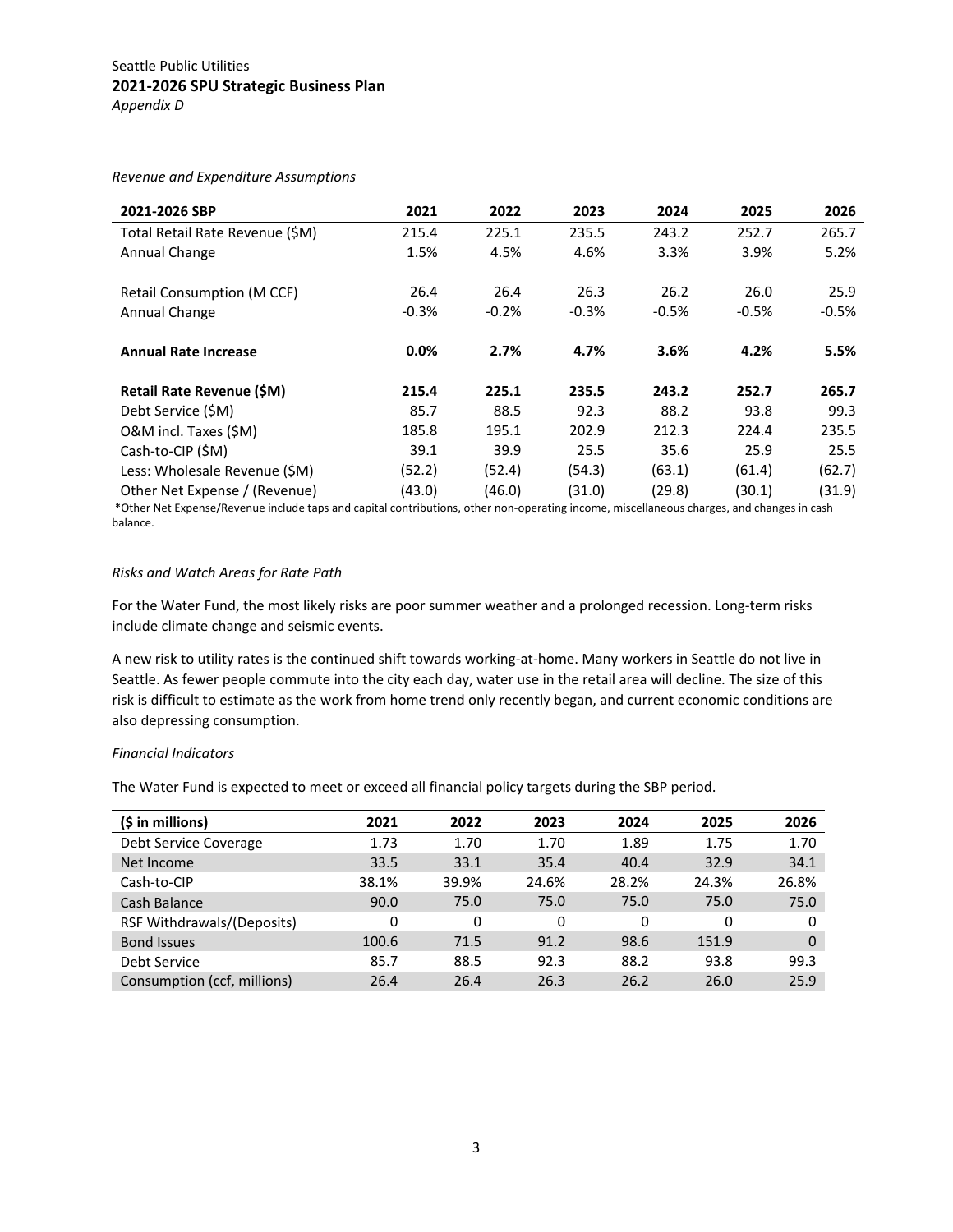*Appendix D* 

## **Drainage & Wastewater Fund (DWF)**

DWF receives revenue from two separate sets of rates. Wastewater rates are projected to increase an average of 4.7 percent per year during the period of 2021-2026. The projected average rate increase for the first 3 years of the SBP is 5.4 percent; the average increase over the second half of the SBP is 4.0 percent. Drainage rates are projected to increase an average of 6.7 percent per year during the period of 2021-2026. The projected average rate increase for the first 3 years of the SBP is 7.7 percent; the average increase over the second half of the SBP is 5.7 percent.

Cash is being used to reduce the rate path over the next few years. This cash is the product of unspent capital funds, lower than projected O&M expenditures, and surplus revenues generated by higher-than-expected demand. The specific use of this cash is to offset the consent-decree driven spike in the DWF capital program, keeping the fund's periodic debt issuance related rate increases closer to a steady, long-term baseline. Because the cash is being used to offset the investment spike, as opposed to offset baseline investment or to pay for current O&M expenses, there is no bow-wave effect on rates, which would be the case when, for example, expenses increase annually and steadily but rate increases are held flat.

## *Key Rate Drivers*

The key rate driver for the DWF is increasing capital investment necessitated by consent decree programs. To offset the investment cost spike these programs are creating, the DWF will spend down operating cash to 80 days of operating cash on hand, a level that, through consultation with SPU's financial advisors, was deemed adequate to defend the fund's bond ratings and inexpensive access to capital. Through 2026, 80 days of operating cash is roughly \$100 million, and this becomes the binding constraint, or the financial policy that is just met, for the SBP period.

| 2021-2026 SBP                           | 2021  | 2022  | 2023    | 2024  | 2025    | 2026    |
|-----------------------------------------|-------|-------|---------|-------|---------|---------|
| Wastewater Rate Revenue (\$M)           | 345.4 | 357.0 | 377.7   | 379.7 | 408.9   | 423.3   |
| Annual Change                           | 10.1% | 3.4%  | 5.8%    | 0.6%  | 7.7%    | 3.5%    |
| Consumption (M CCF)                     | 21.2  | 21.2  | 21.2    | 21.2  | 21.2    | 21.2    |
| Annual Change                           | 2.6%  | 0.3%  | $-0.1%$ | 0.1%  | $-0.1%$ | $0.0\%$ |
| <b>Annual Rate Increase</b>             | 7.3%  | 3.1%  | 5.9%    | 0.5%  | 7.8%    | 3.6%    |
| Drainage Rate Revenue (\$M)             | 164.9 | 178.2 | 192.1   | 199.6 | 212.6   | 225.7   |
| <b>Annual Rate Increase</b>             | 7.4%  | 8.6%  | 7.2%    | 3.9%  | 6.5%    | 6.7%    |
|                                         |       |       |         |       |         |         |
| Retail Rate Revenue (\$M)               | 510.3 | 536.2 | 569.7   | 579.4 | 621.5   | 649.0   |
| Debt Service (\$M)                      | 70.7  | 73.9  | 77.9    | 84.8  | 92.4    | 104.0   |
| O&M incl. Taxes (\$M)                   | 217.5 | 227.2 | 239.7   | 250.2 | 270.4   | 281.4   |
| Treatment (\$M)                         | 178.6 | 188.2 | 208.4   | 209.7 | 232.2   | 233.7   |
| Cash-to-CIP (\$M)                       | 111.4 | 105.3 | 75.8    | 66.5  | 38.6    | 42.6    |
| King County Treatment Rate <sup>1</sup> | 4.5%  | 4.5%  | 10.3%   | 0%    | 10.3%   | 0%      |

## *Revenue and Expenditure Assumptions*

 $1$  King County Treatment Rate: 2021 is adopted; 2022 – 2026 are based on County projections.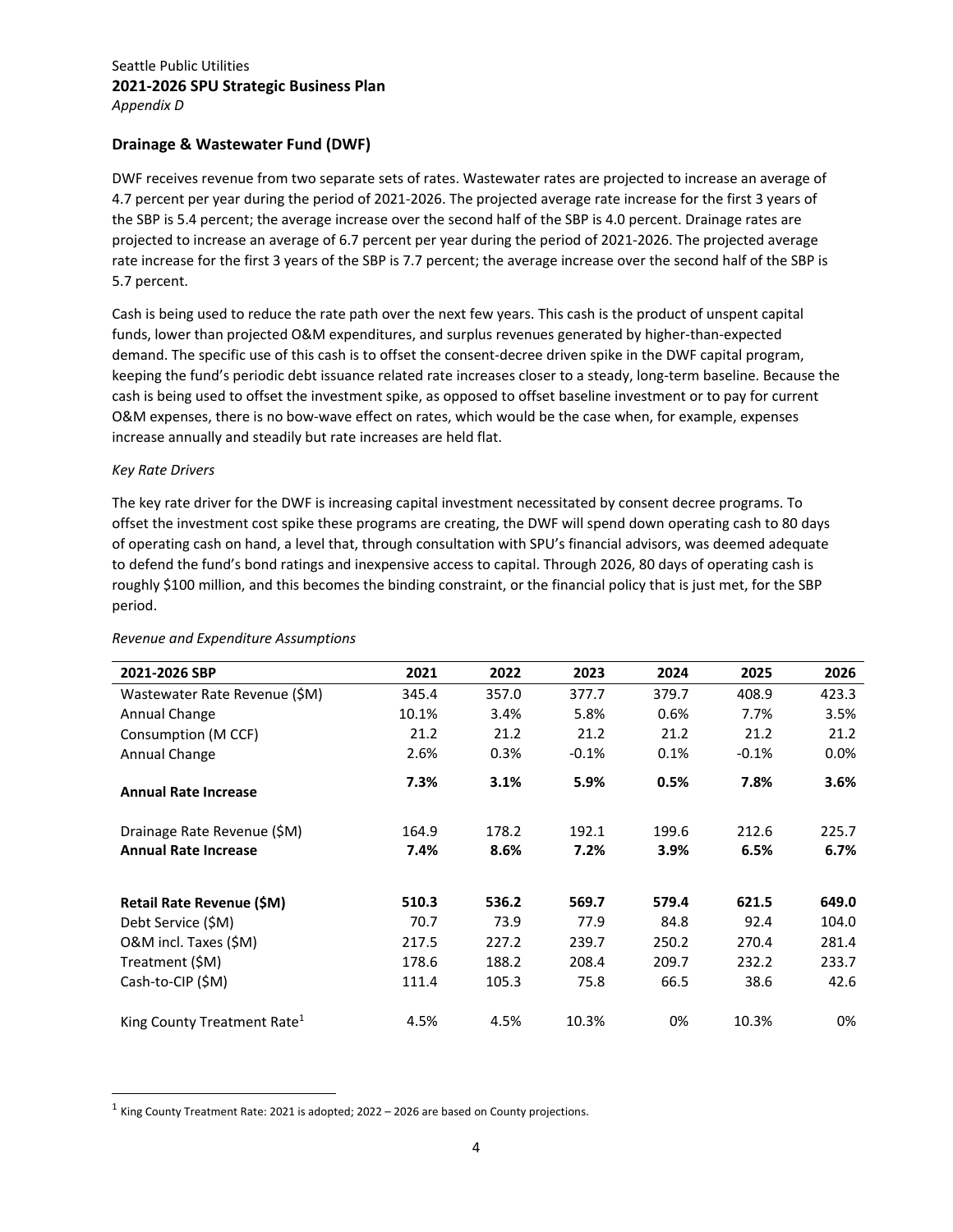#### *Risks and Watch Areas for Rate Path*

For the DWF, the most likely risks are capital project cost overruns, increased interest rates, and increases in King County treatment rates. The DWF has entered a period of intense capital investment, requiring the Fund to access capital markets frequently over the SBP period. As the economy recovers, interest rates are expected to rise, placing pressure on rates. Both wastewater and drainage rates have a treatment and system component. Treatment expense is the Fund's largest expenditure obligation. King County wastewater treatment rates are projected to have double digit rate increases during the SBP period as the County continues an intense capital program driven by asset management and regulatory requirements. Long-term risks include climate change and seismic events.

As discussed in the water section, a new risk to utility rates is the continued shift towards working-at-home. Sewer consumption is driven by metered water consumption and construction activity. Like the Water Fund, DWF is projecting reduced consumption and development in the city. The size of this risk is difficult to estimate as the work-from-home trend only recently began, and current economic conditions are also depressing consumption.

#### *Financial Indicators*

The DWF is expected to meet or exceed all financial policy targets during the SBP period.

| $(5$ in millions)           | 2021  | 2022 | 2023 | 2024  | 2025  | 2026  |
|-----------------------------|-------|------|------|-------|-------|-------|
| Debt Service Coverage       | 2.00  | 2.01 | 1.91 | 1.72  | 1.56  | 1.55  |
| Net Income                  | 48.0  | 57.4 | 60.8 | 57.7  | 48.6  | 40.6  |
| Cash-to-CIP                 | 53%   | 51%  | 43%  | 39%   | 25%   | 25%   |
| Cash Balance                | 140.4 | 97.7 | 98.7 | 101.6 | 110.3 | 112.9 |
| <b>Bond Issues</b>          | 87.1  | 54.5 | 74.5 | 96.4  | 116.2 | 128.1 |
| Debt Service                | 70.7  | 73.9 | 77.9 | 84.8  | 92.4  | 104.0 |
| Consumption (ccf, millions) | 21.2  | 21.2 | 21.2 | 21.2  | 21.2  | 21.2  |

## **Solid Waste**

Solid Waste Fund rates are projected to increase an average of 2.4 percent per year during the period of 2021- 2026. The projected average rate increase for the first three years of the SBP Is 3.0 percent and the average increase over the second half of the SBP is 2.2 percent. These rate increases are at or just slightly above inflation and are consistent with the annual increases in operational expense.

The SBP rate path considers the latest capital projects plan and the Solid Waste Fund has sufficient balances to cash fund all capital projects. This eliminates the need for bond issues and helps to reduce the rate path. The Solid Waste Fund does not anticipate a bow wave of rate increases in the future.

#### *Key Rate Drivers*

The key rate driver for the Solid Waste Fund is increasing operational expense (O&M). Debt service coverage is the binding constraint, or the financial policy that is just met, for the rate period. Debt service coverage is a calculation that estimates the utility's ability to cover debt payments. The Solid Waste Fund's policy target is 1.5x debt service coverage. While debt service coverage is the binding constraint, debt service payments are projected to be flat throughout the SBP period. There are no new debt issues projected, so rate increases are driven by increases in O&M expenditures.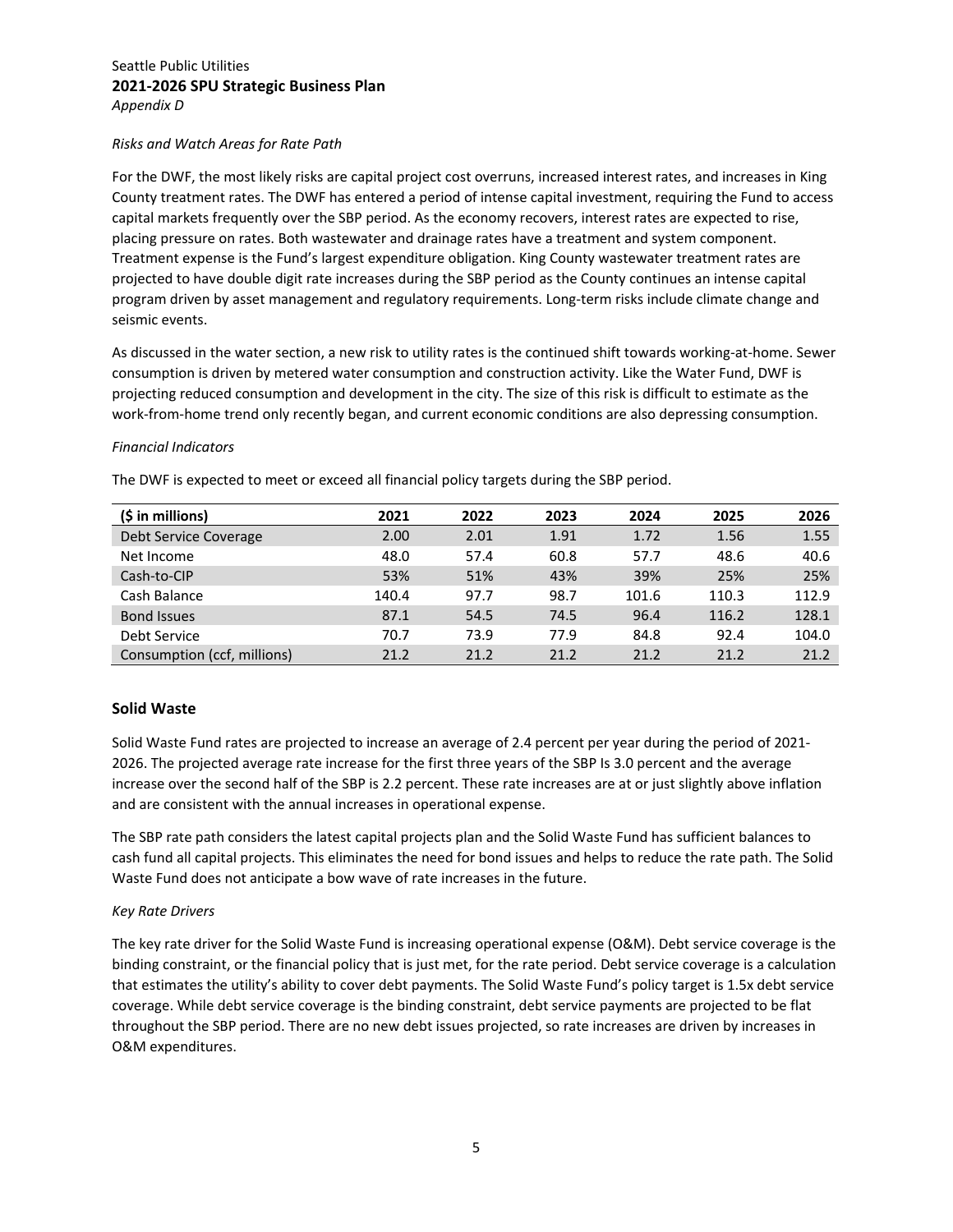*Revenue and Expenditure Assumptions* 

| 2021-2026 SBP                     | 2021   | 2022   | 2023   | 2024  | 2025  | 2026  |
|-----------------------------------|--------|--------|--------|-------|-------|-------|
| Total Retail Rate Revenue (\$M)   | 214.0  | 221.5  | 230.8  | 237.3 | 249.6 | 259.0 |
| Annual Change                     | 3.5%   | 4.2%   | 2.8%   | 3.2%  | 1.9%  | 3.8%  |
|                                   |        |        |        |       |       |       |
| Annual Rate Increase <sup>2</sup> | 2.9%   | 2.9%   | 2.2%   | 2.3%  | 2.1%  | 2.1%  |
| Retail Rate Revenue (\$M)         | 214.0  | 221.5  | 230.8  | 237.3 | 249.6 | 259.0 |
| Debt Service (\$M)                | 15.4   | 15.4   | 15.4   | 15.4  | 15.4  | 15.4  |
| O&M incl. Taxes (\$M)             | 202.7  | 214.1  | 219.9  | 224.9 | 233.0 | 243.8 |
| Cash-to-CIP (\$M)                 | 24.0   | 30.0   | 13.8   | 4.2   | 3.4   | 2.2   |
| Other Net Expense / (Revenue)     | (20.7) | (28.9) | (11.9) | 0.2   | (2.4) | (2.6) |
|                                   |        |        |        |       |       |       |

\*Other Net Expense/(Revenue) non-operating income, miscellaneous charges, and changes in cash balance.

## *Risks and Watch Areas for Rate Path*

For the Solid Waste Fund, potential risks include recession, market forces, and contract risk. Solid waste collections, processing, and transfer rely on contractors. There is risk during contract renewals and negotiations, as well as risk if contractors run into any issues that could impede their ability to provide services.

Market forces could drive risk for the Solid Waste Fund. Recycling markets and commodity revenues are subject to external economic forces. Creation of new services could require new solid waste facilities or additional contracting cost.

A new risk to utility rates is the continued shift towards working-at-home. Current conditions in 2020 have shown this translates to a decrease in commercial tonnage and revenues. The size of this risk is difficult to estimate as the work-from-home trend only recently began and the duration of this trend continuing is unknown.

#### *Financial Indicators*

The Solid Waste Fund is expected to meet or exceed all financial policy targets during the SBP period.

| $(\xi in millions)$        | 2021 | 2022 | 2023 | 2024 | 2025 | 2026 |
|----------------------------|------|------|------|------|------|------|
| Debt Service Coverage      | 1.72 | 1.65 | 1.68 | 1.59 | 1.70 | 1.51 |
| Net Income                 | 3.4  | 1.6  | 1.2  | 0    | 1.7  | 0    |
| Cash-to-CIP                | 100% | 100% | 100% | 100% | 100% | 100% |
| Cash Balance               | 58.5 | 40.2 | 40.0 | 48.1 | 58.6 | 67.4 |
| RSF Withdrawals/(Deposits) | \$0  | \$0  | \$0  | \$0  | \$0  | 1.1  |
| Debt Service               | 15.4 | 15.4 | 15.4 | 154  | 15.4 | 15.4 |

<sup>&</sup>lt;sup>2</sup> Weighted annual rate increase to account for Solid Waste rates updating on April 1 of every year compared with January 1.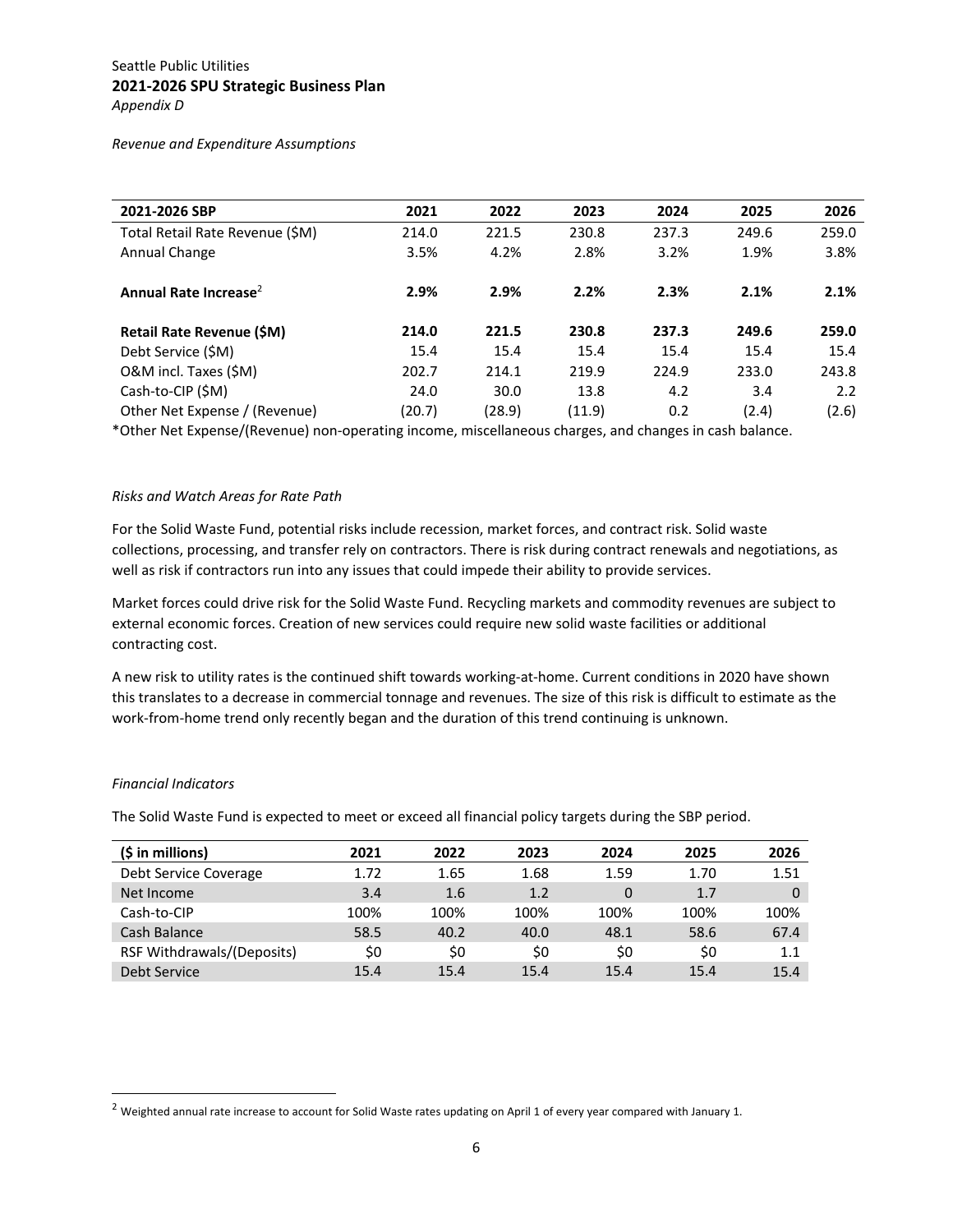*Appendix D* 

## **Fund Financial Policies**

| <b>Metric</b>                                   | <b>WF</b>                                                                                         | <b>DWF</b>                                                                   | <b>SWF</b>                                                             |
|-------------------------------------------------|---------------------------------------------------------------------------------------------------|------------------------------------------------------------------------------|------------------------------------------------------------------------|
| Debt service coverage<br>Adopted                | 1.7x                                                                                              | 1.8x                                                                         | 1.7X; 1.5X (less taxes)                                                |
| Internal                                        | <b>NA</b>                                                                                         | 2.0X; 1.5X (less taxes)                                                      | na                                                                     |
| <b>Debt-to-Asset Ratio</b>                      | <b>NA</b>                                                                                         | <= 70 percent                                                                | <b>NA</b>                                                              |
| <b>Cash-financed CIP</b>                        | 20 percent over rate<br>period; 15 percent<br>minimum in a given year                             | 25 percent minimum 4-yr<br>rolling average                                   | Greater of \$3.7 million<br>or 10 percent of CIP                       |
| <b>Net Income</b>                               | Generally positive                                                                                | Generally positive                                                           | Generally positive                                                     |
| Year-end cash<br>balance<br>Adopted<br>Internal | One-month current year<br>operating expense (\$12M)<br>\$34M in 2021, increasing<br>\$1M per year | One-month treatment<br>expense (\$15M)<br>80 days operating cash<br>(\$100M) | 20 days contract<br>expense (\$6M)<br>45 days operating cash<br>(523M) |
| <b>Variable Rate Debt</b>                       | <= 15 percent                                                                                     | <= 15 percent                                                                | <= 15 percent                                                          |